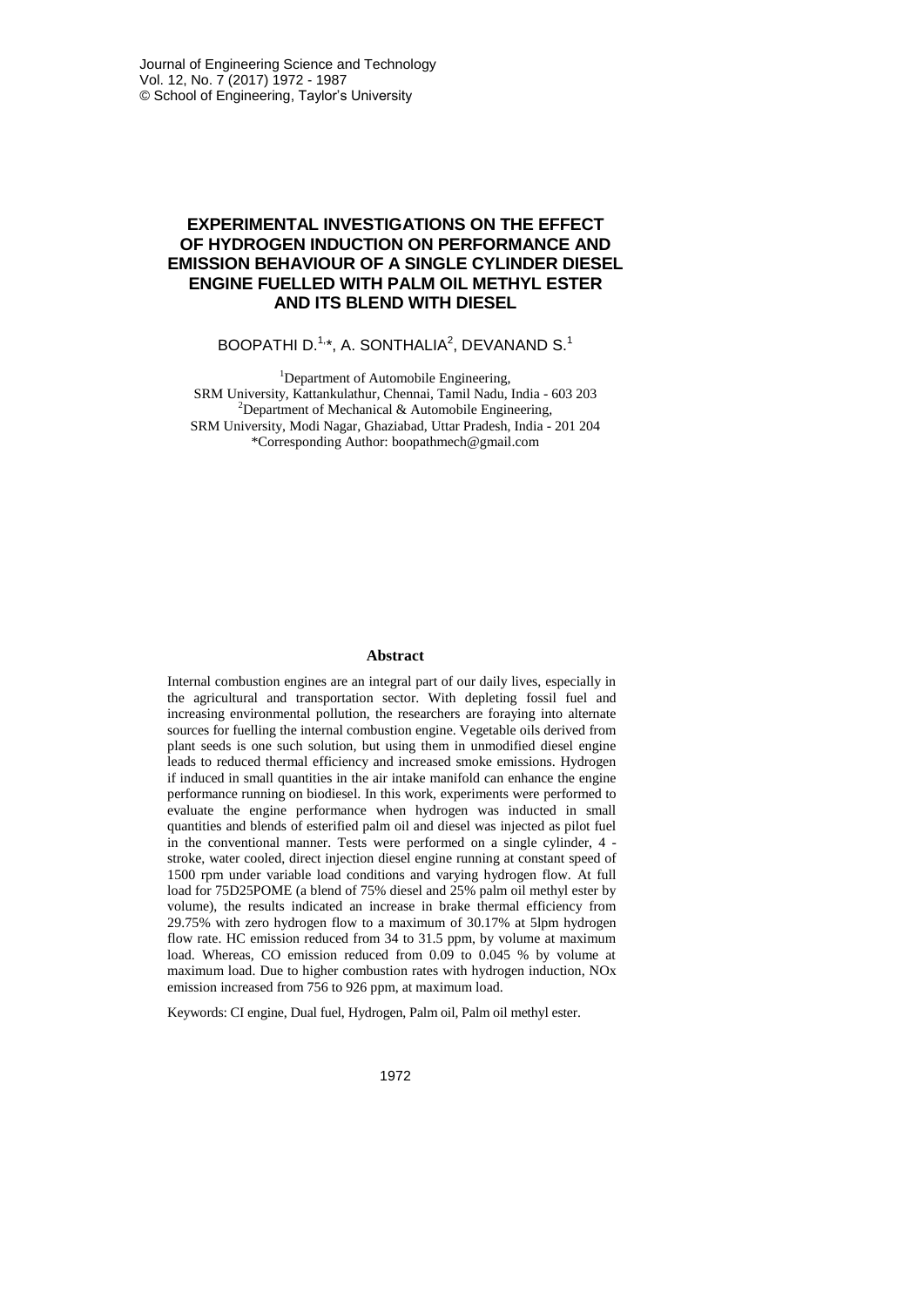| <b>Abbreviations</b> |                                          |  |
|----------------------|------------------------------------------|--|
| <b>BSEC</b>          | <b>Brake Specific Energy Consumption</b> |  |
| <b>BTE</b>           | <b>Brake Thermal Efficiency</b>          |  |
| CI                   | Compression Ignition                     |  |
| CO                   | Carbon Monoxide                          |  |
| HC.                  | Unburned Hydrocarbon                     |  |
| <b>HRR</b>           | <b>Heat Release Rate</b>                 |  |
| NOx                  | Oxides of Nitrogen                       |  |
| <b>POME</b>          | Palm Oil Methyl Ester                    |  |
| <b>TMI</b>           | Throttle Manifold Injection              |  |
| TPI                  | Throttle Port Injection                  |  |

## **1. Introduction**

Diesel engines have been used in transportation sector, agriculture sector and as power backups where there is acute shortage of electricity. They are highly popular because of their high brake thermal efficiency, highly reliable and ease of maintenance. However, they suffer from rising fuel prices, fossil fuel depletion and stricter emission norms. This has triggered an intensive research by the scientists all over the world to foray into alternative fuel resources [1-3]. The best alternative fuel source for compression ignition (CI) engines is vegetable oil. Researchers have extracted oil from the seeds of plants like jatropha, karanji, rubber, honge, sesame, and poon and from edible plants like peanut, palm, soyabean, rapeseed and cottonseed [4-12]. In India, these seeds are readily available in large quantities such that their usage in CI engine as fuel can reduce the dependency on petroleum imports.

Vegetable oils when used in diesel engines produce almost same power, with a slight decrease in thermal efficiency and increase in emissions. Researchers also found that engine's long term durability is adversely affected due to high viscosity, low volatility and reactivity of unsaturated hydrocarbon chains. High viscosity is a pre dominant factor as it causes excessive carbon deposits and ring sticking [2]. Transesterification and dual fuel operation methods have been found suitable for using vegetable oils in diesel engines [2, 13]. Transesterification process reduces the viscosity of oil so that the problems of atomizing the fuel and mixing of fuel with air can be reduced [1]. Operation of diesel engines in dual fuel mode reduces smoke and increases brake thermal efficiency [13].

An engine can be used as a dual fuel engine, without major modifications. The dual fuel mode is achieved by injecting a secondary volatile liquid fuel or gaseous fuel into the inlet manifold which is ignited by diesel or vegetable oil or blend of diesel and vegetable oil as main fuel [14-17]. Hydrogen is front-runner in dual fuel operation as it is less polluting and renewable. Hydrogen has been adapted as both SI and CI engine fuel by various researchers [13, 18, 19]. Hydrogen has high flammability limit and it burns in air at a concentration of 4-75% by volume (Table 1). Hence, wide range of fuel air mixtures is used for combustion in hydrogen engine. Hydrogen has higher burning velocity which helps in overcoming lower combustion rate of vegetable oils in dual fuel mode. It can also help in reducing the emissions because of near complete combustion of the charge [14].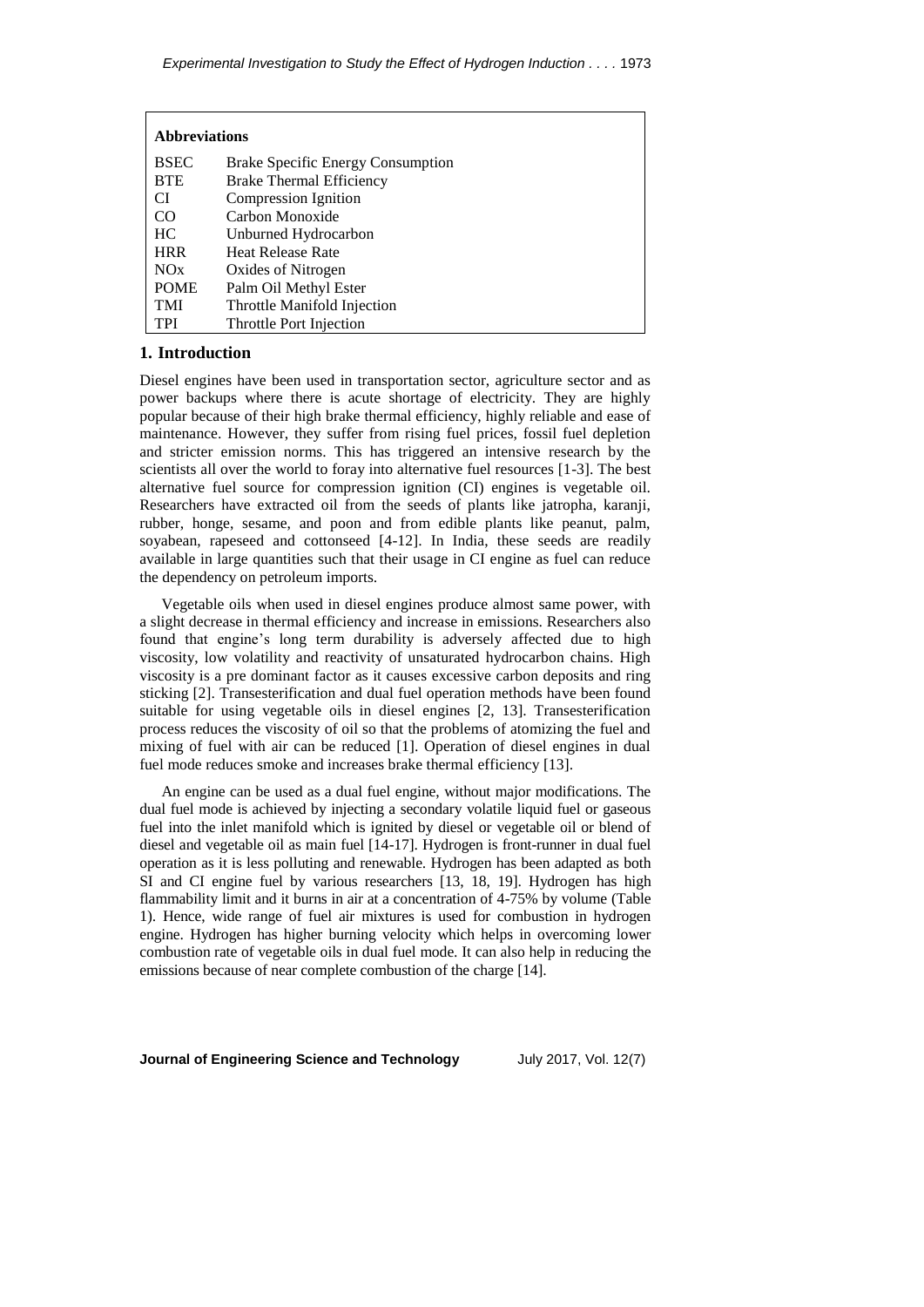| <b>Property</b>                                         | <b>Gasoline</b> | <b>Diesel</b> | <b>Hydrogen</b> |
|---------------------------------------------------------|-----------------|---------------|-----------------|
| Density at 1 atm. & $15^{\circ}$ C (kg/m <sup>3</sup> ) | 721-785         | 833-881       | 0.0898          |
| <b>Stoichiometric A/F</b>                               | 14.8            | 14.5          | 34.3            |
| <b>Flammability Limits (Vol.% in air)</b>               | $1.4 - 7.6$     | $0.6 - 7.5$   | $4 - 75$        |
| Auto Ignition Temperature $(^{\circ}C)$                 | $246 - 280$     | 210           | 585             |
| LCV at 1 atm. $& 15^{\circ}$ C (kJ/kg)                  | 44500           | 42500         | 120,000         |

**Table 1. Properties of fuels.**

Saravanan [20] studied a direct injection dual-fuel diesel engine with hydrogen fuel using carburetion technique, Timed Port Injection Technique (TPI) and Timed Manifold Injection (TMI). The author observed that the engine was unstable during late injection (30° after gas exchange TDC) especially at higher loads, with 90°CA injection duration and engine started knocking at hydrogen flow rates greater than 25lpm. Smoke emissions increased at full load with hydrogen flow rate greater than 20lpm in port and manifold injection. The BTE and peak HRR were high for both port and manifold injection modes. BTE for carburetion mode was found to be lower, as compared to neat diesel operation. BSFC was found to decrease. NOx was found to be higher for both timed port injection (TPI) and timed manifold injection (TMI) modes. HC,  $CO$ ,  $CO<sub>2</sub>$  and smoke emissions were reduced with all the three modes. Kose et al. [13] used a four cylinder, 3.9 litre, turbocharged diesel engine to study the effect of inlet manifold induced hydrogen on the engine performance and emission. The author observed increase in brake thermal efficiency and exhaust gas temperature due to higher flame speed resulting in complete combustion. Decrease in unburned hydrocarbon and carbon monoxide emission was also observed.

Dual fuel operation in a diesel engine with hydrogen induction using vegetable oil is one of the ways to reduce emissions from the diesel engine and also increase the thermal efficiency of the engine. Senthil Kumar et al. [15] used waste cooking oil and waste cooking oil emulsion as primary fuel in a hydrogen inducted dual fuel diesel operation. The authors concluded that by inducting small quantities of hydrogen along with air improved the engine performance and reduced emissions, but there were no advantages of adding hydrogen at low power output. Edwin Geo et al. [16] used rubber seed oil for dual fuel operation with hydrogen. The authors observed reduction in HC, CO and smoke levels at all loads. With increase in hydrogen energy content brake thermal efficiency, exhaust gas temperature were found to increase. At higher loads cylinder pressure and maximum rate of pressure rise were higher due to hydrogen's high flame velocity leading to improvement in combustion of vegetable oils. Senthil Kumar et al. [17] also studied the effect of inducting hydrogen in a jatropha oil fuelled diesel engine. The authors reported improvement in brake thermal efficiency and reduction in HC and CO emission, smoke.

In the present work, the performance of palm oil methyl ester (POME) and its blend with diesel in a CI engine is improved using hydrogen induction. Oil palm is an oleaginous tropical plant, which has the highest oil productivity per unit land (Table 2). Palm oil is edible oil that is used to cook; in industry, it is used to produce soap, lubricants, detergents and plastics, and it is used in steel making, textile industry and pharmacology [21].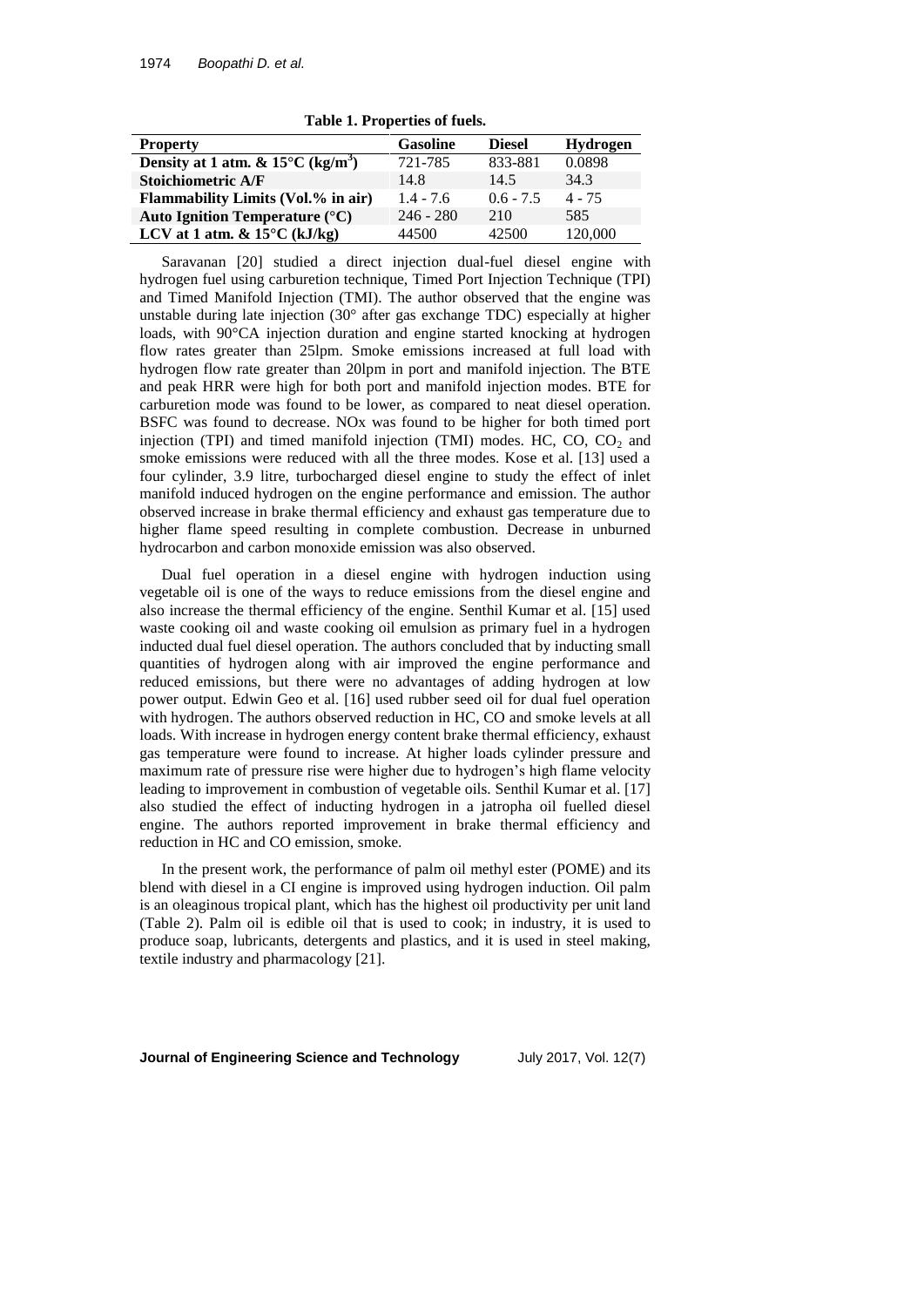**Table 2. Sources of fuels of plant origin and their yields in oil.**

| <b>Source</b>       | Fuel | Yield (kg oil/hectare) |
|---------------------|------|------------------------|
| Babassu palm        | Oil  | 240                    |
| Oil palm            | Oil  | 5000                   |
| <b>Castor plant</b> | Oil  | 1600                   |

Locally available commercial diesel fuel was selected for base readings. Esterified palm oil (POME) was blended with diesel in the laboratory to operate a diesel engine. The ratio of blends of palm oil diesel selected were 0% (base reading), 25%, 50%, 75% and 100% on volume basis of palm oil biodiesel in a palm biodiesel - diesel fuel mixture. They are referred to as Diesel (100% diesel fuel - 0% palm oil biodiesel), 75D25POME (75% diesel fuel - 25% palm oil biodiesel), 50D50POME (50% diesel fuel - 50% palm oil biodiesel), 25D75POME (25% diesel fuel - 75% palm oil biodiesel) and 100POME (0% diesel fuel - 100% palm oil biodiesel) respectively. These abbreviations are used throughout the study. The study was conducted in two phases: In the first phase, blends of palm oil biodiesel and diesel were tested on a diesel engine for the measurement of emission and performance parameters. In the second phase, the engine was modified for dual fuel operation using hydrogen as inducted fuel and palm oil biodiesel blends, neat diesel and neat POME as pilot injected fuel. Performance and emission characteristics at 25%, 50%, 75% and 100% load were evaluated with various hydrogen flow rates. Results of dual fuel operation with neat palm oil biodiesel and its blend with diesel and neat diesel are discussed.

# **2. Experimental Setup**

#### **2.1. Biodiesel production**

Palm oil biodiesel was produced in the laboratory from raw palm oil using a batch type reactor. 1 Litre of palm oil was added to the batch type reactor (Fig. 1) which is a three necked round bottom flask. A stirrer, which is connected to a DC motor, was placed in the centre neck to stir the reactants. A thermometer was also placed in the reactor to continuously monitor the temperature of the reactants. The reactor was placed on a heating jacket for heating the oil and maintaining the desired temperature of the oil. 14.6 gram of potassium hydroxide was dissolved in 100 ml of methanol separately in a beaker and then it was added to the reactor under constant stirring and the temperature was maintained at 65 - 70°C for 45 minutes. After the completion of the reaction, the mixture was allowed to settle for 12 - 24 hours. Upper layer consists of biodiesel, alcohol, and some soap, which was formed as a result of side reaction saponification - free fatty acids are converted to soap. Lower layer consists of glycerine, excess alcohol, catalyst, impurities, and traces of unreacted oil. Later a separating funnel was used to separate the methyl ester and respective glycerides. Purification of POME was done by water washing of the separated layer. The biodiesel yield was nearly 85% from raw palm oil; the cost analysis is given in Table 3. Characterized fuel properties, of the obtained biodiesel are shown in Table 4.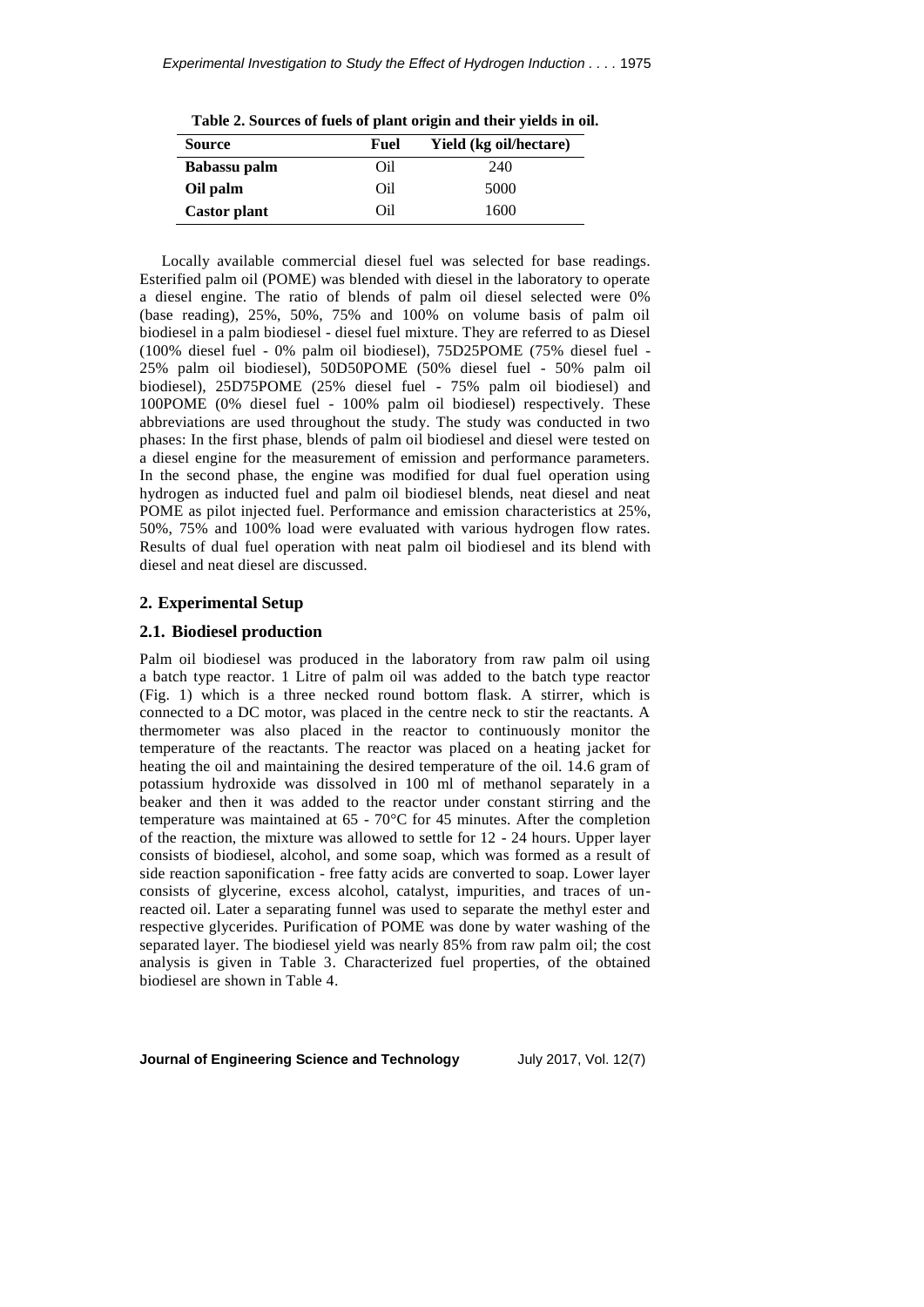| <b>Type of cost</b>                   | <b>INR</b>                  |
|---------------------------------------|-----------------------------|
| <b>Palm Oil</b>                       | $40$ /litre                 |
| 100 ml Methanol                       | $\mathcal{D}_{\mathcal{A}}$ |
| 14.6 gm Potassium Hydroxide           | 8.76                        |
| 15 ml of conc. $H_2SO_4$              | 12                          |
| <b>Electricity Cost</b>               |                             |
| <b>Total Cost for 850 ml POME oil</b> | 66 76                       |

#### **Table 4. Fuel properties.**

| <b>Fuel property</b>                         | <b>Diesel</b> | Palm oil | <b>POME</b> |
|----------------------------------------------|---------------|----------|-------------|
| Density @ $15.5^{\circ}$ C kg/m <sup>3</sup> | 840           | 960      | 885.2       |
| Kinematic Viscosity @ $40^{\circ}$ C cSt     | $2 - 6$       | 45.7     | 10.7        |
| Pour Point <sup>o</sup> C                    | $-15$ to $10$ | -6       | -6          |
| Flash Point <sup>o</sup> C                   | 130           | 253      | 253         |
| Fire Point <sup>o</sup> C                    | 68            | 273      | 261         |
| <b>Gross Calorific value in MJ/kg</b>        | 44.8          | 41.7     | 42.4        |
| <b>Acid Content in mg KOH/gm</b>             | 0.8%          | 0.17%    | 0.15%       |
| <b>Calculated Cetane Index (CCI)</b>         | 47            | 42       | 45          |





### **Fig. 1. Setup for biodiesel production.**

## **2.2. Engine test setup**

A single cylinder, 4 - stroke, water-cooled, direct injection, constant speed, compression ignition engine developing a power output of 3.6 kW at 1500 rpm was used for this work. Schematic of the experimental setup is shown in Fig. 2 and the test engine specification is given in Table 5. An electrical dynamometer was used for loading the engine. A pipe was used to connect hydrogen tank to a specially designed Venturi type gas carburettor placed in the intake manifold. The pipe passed through a water filled flame trap and a dry type flame arrester. Hydrogen flow rate was controlled manually by using a flow control valve. The quantity of hydrogen inducted was measured using a gas flow meter. The carbon monoxide (CO), unburnt hydrocarbon (HC) and oxides of nitrogen (NOx)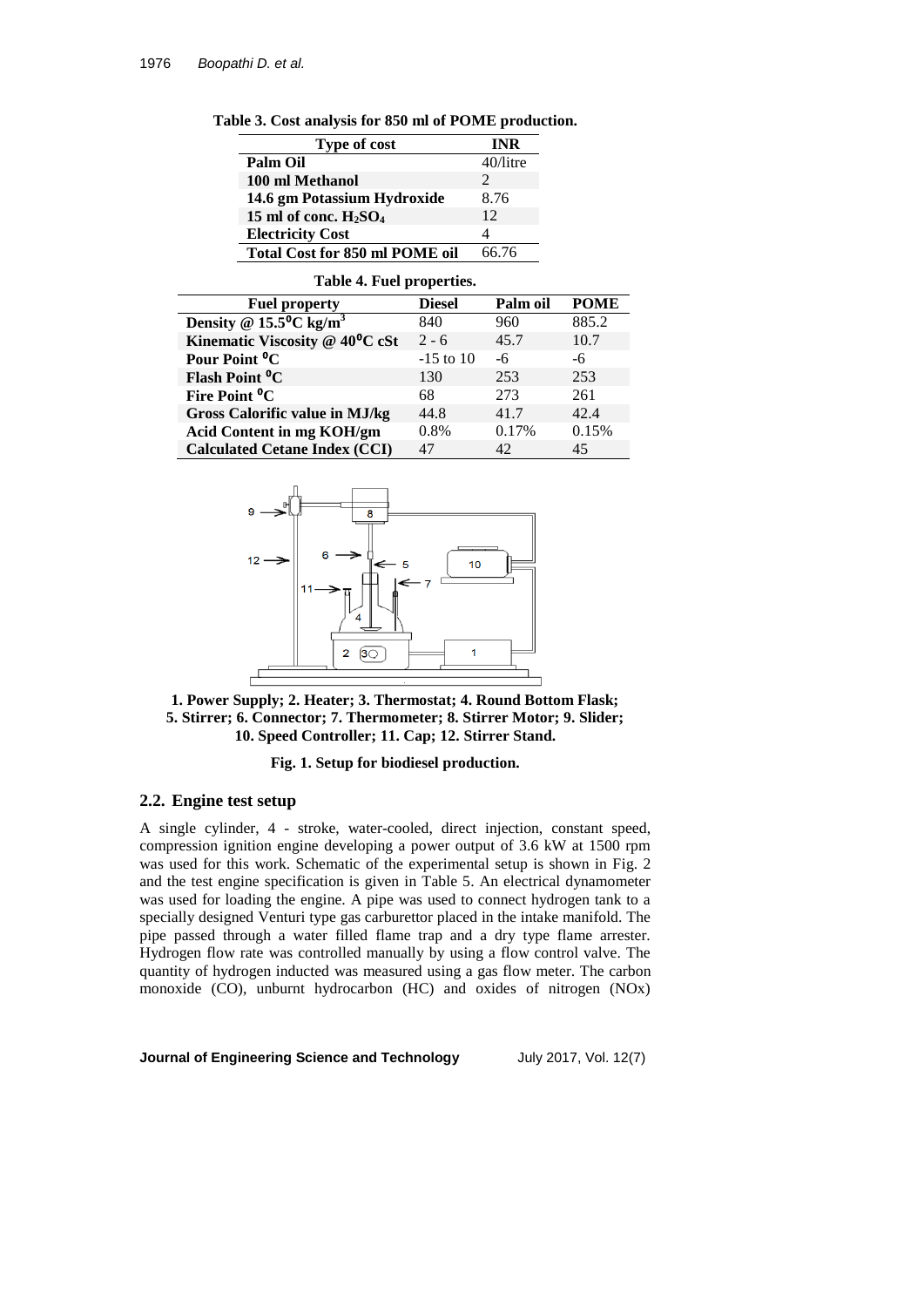emissions were measured using a NOVA Model-7465 exhaust gas analyser. Diesel flow rate was measured using a burette and a stopwatch.

The experiments were first conducted on the engine using diesel and blends of diesel with POME as baseline data. The engine performance was evaluated in terms of brake thermal efficiency, brake specific energy consumption and emission characteristics like CO, HC and NOx. Experiments were then conducted by inducting hydrogen in the intake manifold along with air. The engine was loaded from no load to full load in the increments of 25%. The experiments were performed using two fixed hydrogen flow rate of 5 litre per minute (lpm) and 10lpm. Low flow rate of hydrogen was used because with higher flow rates, the probability of engine knocking is more. Also with high flow rate of hydrogen the volumetric efficiency of the engine will reduce thus negating the effect of improvement in efficiency because of hydrogen addition.

**Table 5. Test engine specification.**

| Make                     | <b>Kirloskar</b>                |
|--------------------------|---------------------------------|
| <b>Type</b>              | Single Cylinder, CI, 4 - stroke |
| <b>Brake Power</b>       | $3.6 \text{ kW}$                |
| <b>Type of Cooling</b>   | Water Cooled                    |
| <b>Compression Ratio</b> | 17.5:1                          |
| <b>Bore/Stroke</b>       | $87.5/110$ mm                   |
| <b>Cubic Capacity</b>    | $661.5 \text{ cm}^3$            |



**1. Hydrogen Cylinder; 2. Regulator; 3. Needle Valve; 4. Flame Trap; 5. Flame Arrester; 6. Rotameter; 7. Venturi; 8. Fuel Tank; 9. Fuel Pump; 10. Fuel Injector; 11. Engine; 12. Electrical Dynamometer; 13. Resistance Bank; 14. Emission Analyser.**

**Fig. 2. Engine test setup.**

## **2.3. Uncertainty in experiment and instrument**

Errors and uncertainties in experiments can arise from instrument selection, its condition, and calibration and during observing the readings. Its analysis is needed to prove the accuracy of experiments. Uncertainties were evaluated using Eq.  $(1)$ .

$$
\frac{U_Y}{Y} = \sum_{i=1}^n \left(\frac{1}{Y} \frac{\partial Y}{\partial X_i} U_{X_i}\right)^{1/2} \tag{1}
$$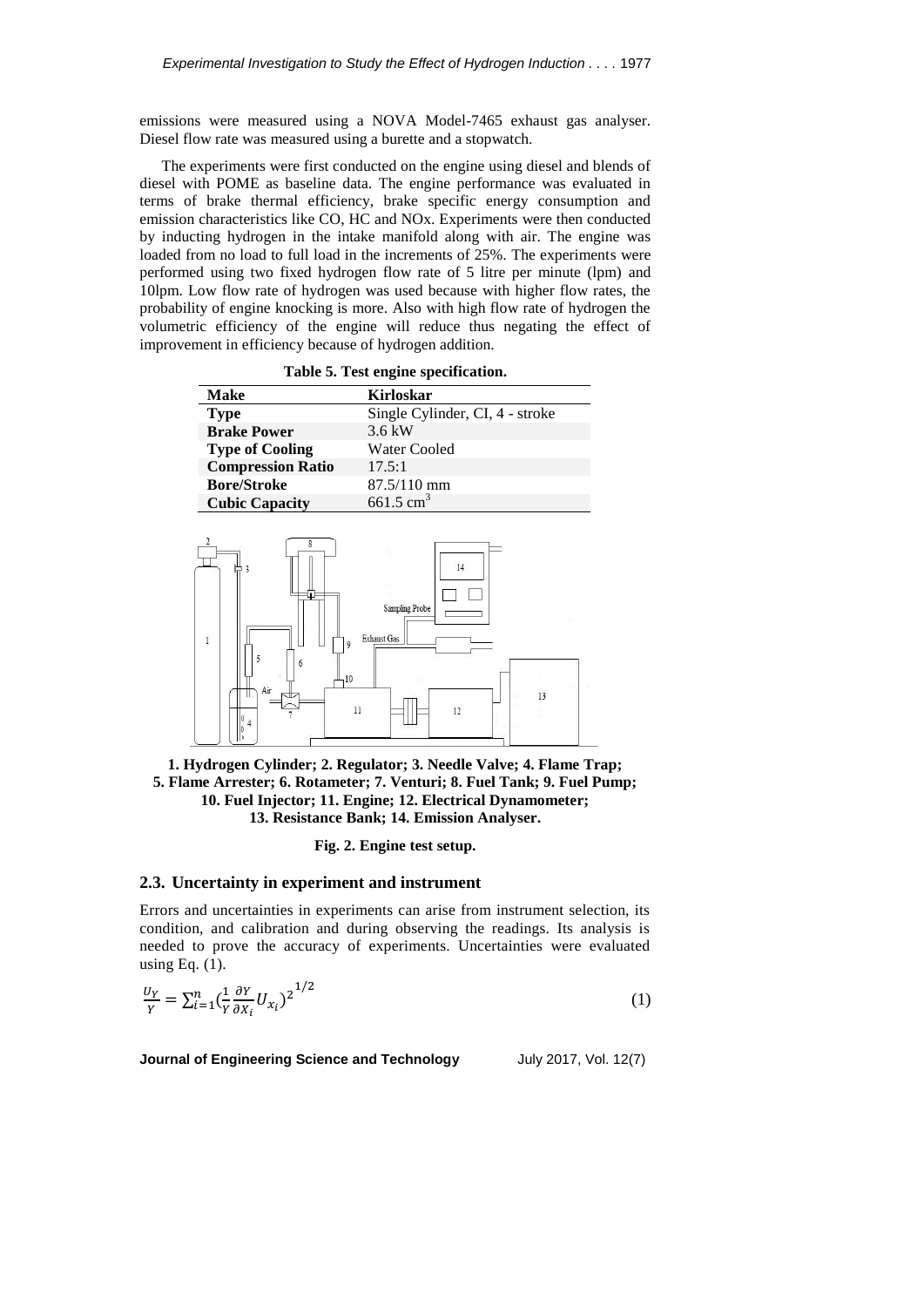Here  $Y$  is the physical parameter that is dependent on the parameters,  $x_i$ . The symbol  $U_y$  denotes the uncertainty in *Y*. By using the above equation the uncertainty of experiments was obtained as 3.05%. The error analysis for the experimental data is given in Table 6.

| <b>Instrument</b>            |               |                   |                   |
|------------------------------|---------------|-------------------|-------------------|
|                              | Range         | <b>Accuracy</b>   | <b>Percentage</b> |
|                              |               |                   | Uncertainty       |
| <b>Load Indicator</b>        | $0-5kW$       | $\pm 0.08$        | $\pm 0.2$         |
| <b>Temperature Indicator</b> | $0-900$ °C    | $\pm 1^{\circ}$ C | $\pm 0.15$        |
| <b>Speed Sensor</b>          | 0-10000rpm    | $\pm 10$ rpm      | $\pm 0.1$         |
| <b>Burette</b>               | $0-30cc$      | $\pm 0.1$ cc      | $+1$              |
| <b>Digital Stop Watch</b>    |               | $\pm 0.6s$        | $\pm 0.2$         |
| <b>Manometer</b>             |               | $\pm 1$ mm        | $+1$              |
| <b>Exhaust Gas Analyser</b>  |               |                   |                   |
| $NO$ (ppm)                   | $0-5000$ ppm  | $\pm 10$ ppm      | $\pm 0.2$         |
| CO (%)                       | $0-10%$       | $\pm 0.02$        | $\pm 0.2$         |
| $HC$ (ppm)                   | $0-10000$ ppm | $\pm 20$ ppm      | $\pm 0.2$         |

**Table 6. Name of instrument and their uncertainties.**

#### **3. Results**

## **3.1. Brake thermal efficiency**

The variation of brake thermal efficiency of diesel, 75D25POME, 50D50POME, 25D75POME and 100POME with hydrogen flow rate is shown in Fig. 3. With the addition of POME to diesel, decrease in thermal efficiency was observed. Higher density and viscosity of biodiesel results in poor atomization and mixture formation leading to lower combustion efficiency. At full load, 75D25POME blend engine operation lead to maximum thermal efficiency. By replacing diesel with POME up to 25%, the increase in amount of oxygen due to biodiesel addition increases the combustion efficiency. Further increase in biodiesel content does not help in increasing efficiency because higher density and viscosity of biodiesel overcomes the effect of high oxygen content.

Hydrogen induction, lead to decrease in brake thermal efficiency with diesel engine operation. In the carburetion technique hydrogen flows continuously into the intake manifold even though the engine is not suction stroke, this leads to loss of fuel through intake manifold and also reduction of volumetric efficiency as air is replaced by fuel. The flow is continuous because hydrogen is stored at a higher pressure and the cylinder valve is open during the entire running of engine [22]. However, by inducting hydrogen during POME and its blend, engine operation resulted in appreciable rise in thermal efficiency at 1.8 kW and 5lpm hydrogen flow rate. The thermal efficiency was observed to be 22.1%, 21.13%, 22.9%, 21.16% and 22.17% for diesel, 75D25POME, 50D50POME, 25D75POME and 100POME, respectively. Increase in hydrogen flow rate (10lpm) lead to further increase in engine efficiency. The increase in efficiency is a result of improvement in combustion rate due to high flame velocity of hydrogen [16].

At 3.6 kW load and 5lpm hydrogen flow rate, the thermal efficiency was observed to be 29.12%, 27.7%, 30.17%, 28.65% and 28.48% for diesel, 75D25POME, 50D50POME, 25D75POME and 100POME, respectively. However, at 10 lpm hydrogen flow rate, decrease in thermal efficiency was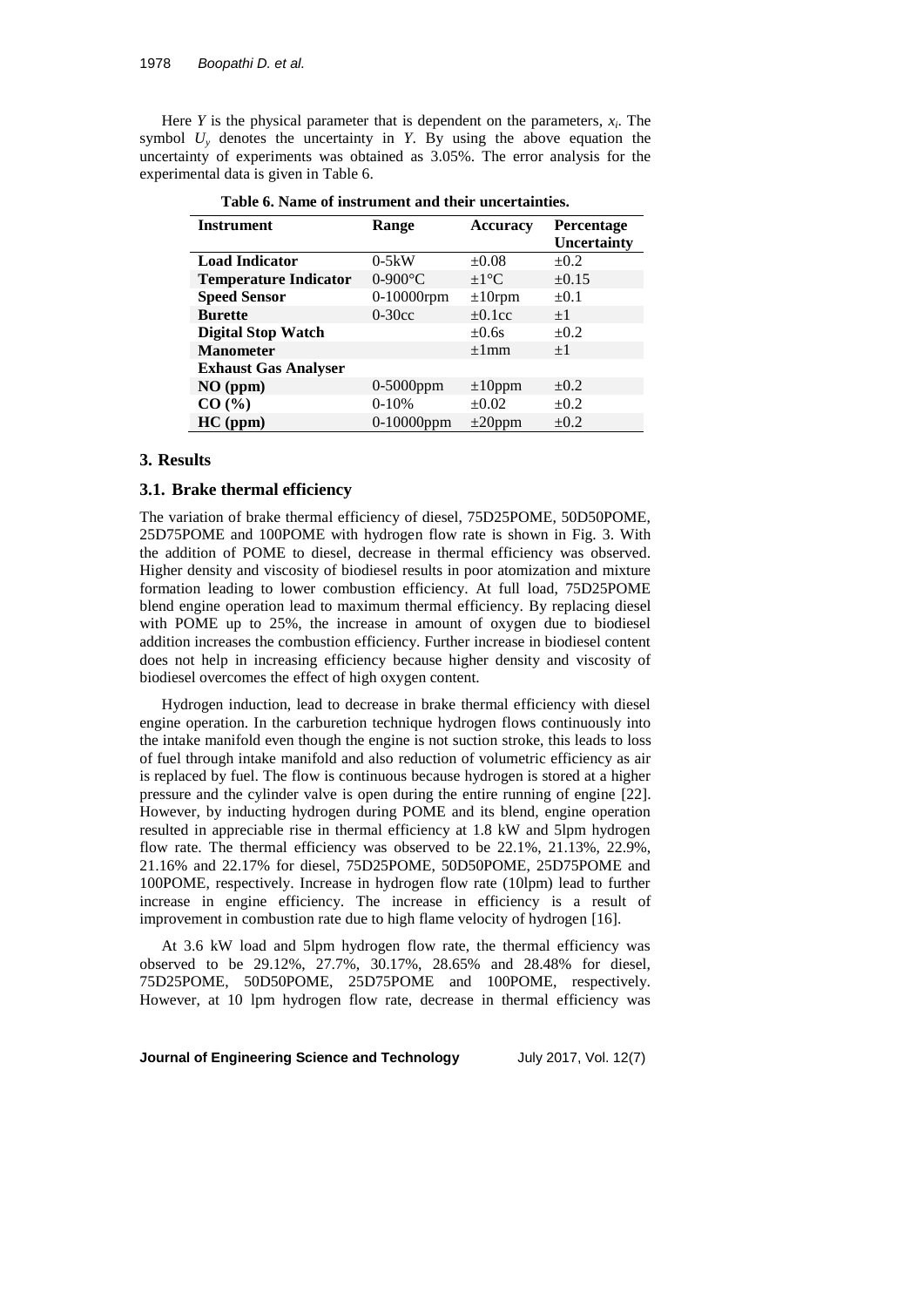observed. At higher hydrogen flow rate, a good amount of hydrogen gas is present in the combustion chamber. Also the amount of pilot fuel injected is high resulting in more ignition centres and rapid combustion which may lead to lower thermal efficiency. This decrease is because rapid combustion leads to heat release in short duration which is not utilised to generate power but discarded as heat loss to the chamber walls.



**Fig. 3. Brake thermal efficiency vs. hydrogen flow rate at various loads.**

### **3.2. Brake specific energy consumption**

The variation of BSEC at different loads with different hydrogen flow rate for diesel, 75D25POME, 50D50POME, 25D75POME and 100POME is given in Fig. 4. BSEC is calculated using the Eq. (2). Without hydrogen induction, diesel fuel operation gave the lowest energy consumption, with increase in POME content in diesel an increase in BSEC is observed. Lower calorific value of biodiesel compared to diesel resulted in the increase in BSEC, since more fuel is required to produce the same power. The other probable reason could be higher viscosity and density of POME, which would result in higher energy consumption. Addition of hydrogen increases the BSEC at all loads.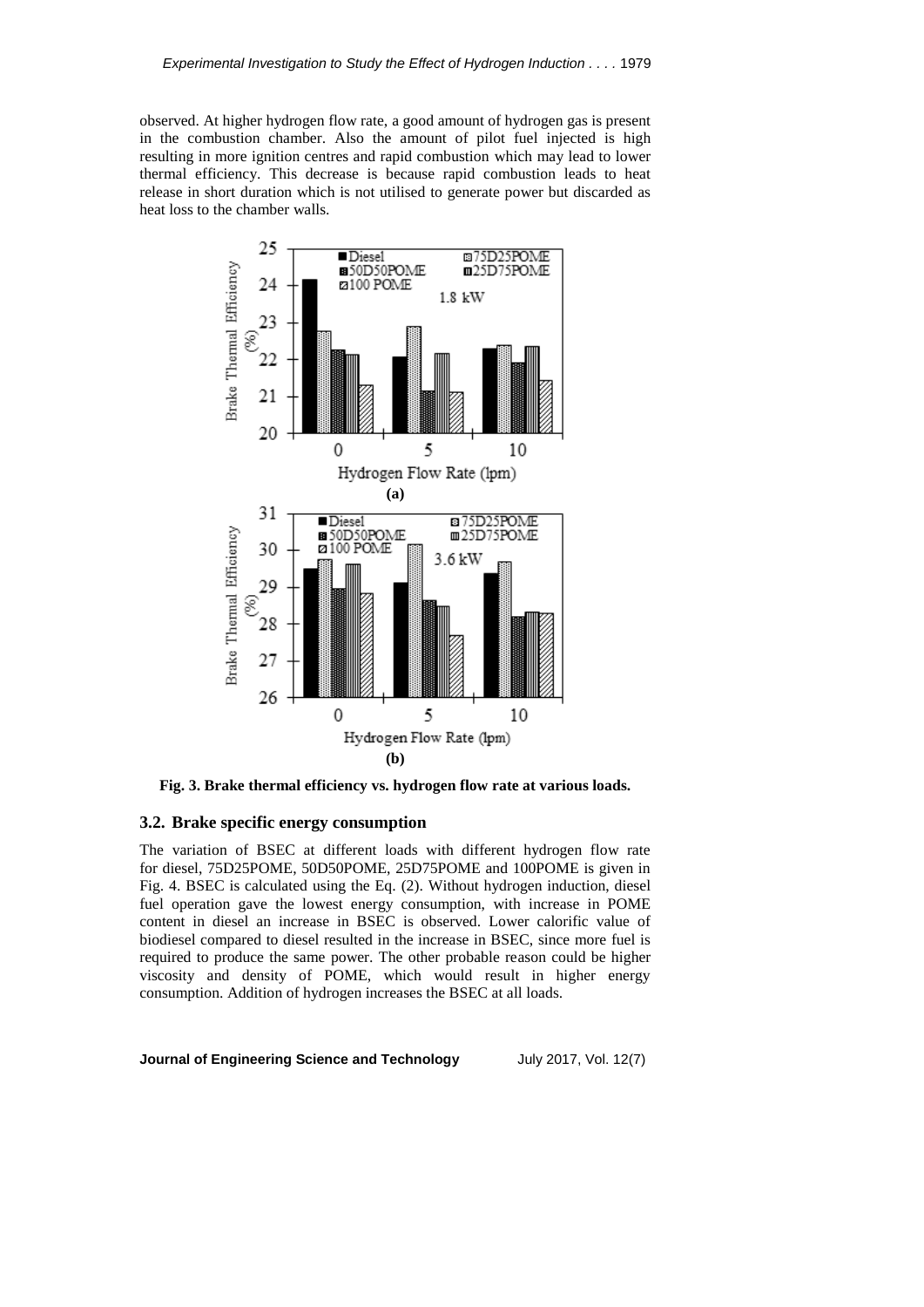At 1.8 kW load, BSEC increases by 9.4% and 8.32% for diesel at 5lpm and 10lpm hydrogen flow rate. It decreases by 0.94% and increases by 1.77% for 75D25POME at 5lpm and 10lpm hydrogen flow rate. It increases by 5.2% and 1.5% for 50D50POME at 5lpm and 10lpm hydrogen flow rate. It decreases by 0.18% and 0.86% for 25D75POME at 5lpm and 10lpm hydrogen flow rate. For 100POME, it increases by 1% and decreases by 1% at 5lpm and 10lpm hydrogen flow rate. At full load increase of 1.31% in BSEC for diesel at 5lpm is observed. For 75D25POME, a decrease in BSEC of 1.24% and increase of 0.24% at 5lpm and 10lpm hydrogen flow rate is observed. For 50D50POME, increase of 1.04% and 2.65% in BSEC is observed at 5lpm and 10lpm hydrogen flow rate. For 25D75POME, increase of 4.03% and 4.53% in BSEC is observed at 5lpm and 10lpm hydrogen flow rate. For 100POME, increase of 3.28% and 1.84% in BSEC is observed at 5lpm and 10lpm hydrogen flow rate.



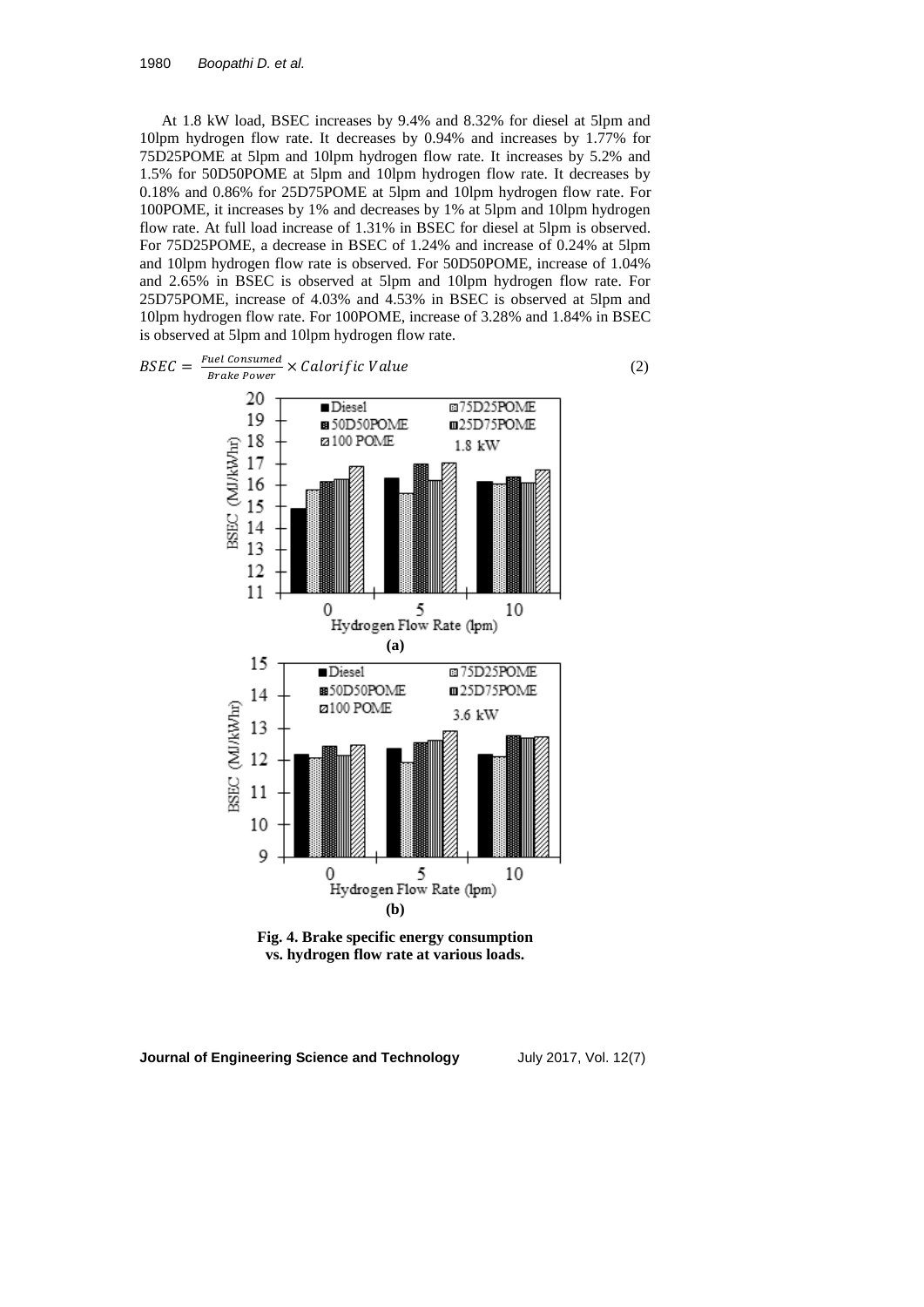### **3.3. Exhaust gas temperature**

The variation of exhaust gas temperature with hydrogen substitution for different fuels and different loads is shown in Fig. 5. A K- type thermocouple was used to measure the exhaust gas temperature. When no hydrogen is inducted, biodiesel blends have a higher exhaust gas temperature as compared to neat diesel. At full load, it is about 302°C, 393°C, 397°C, 391°C and 387°C for diesel, 75D25POME, 50D50POME, 25D75POME and 100POME respectively. Biodiesel has higher molecular weight, poor volatility and higher viscosity which would burn only during the diffusion phase of combustion resulting in higher exhaust gas temperature.

Induction of hydrogen leads to further increase in exhaust gas temperature. At 1.8 kW and 3.6 kW the exhaust gas temperature increase to 277°C, 279°C at 5lpm and 10lpm hydrogen flow rate and it increased to 410°C and 421°C at 5lpm and 10lpm hydrogen flow rate for diesel. By using a blend of 75D25POME for engine operation, at 1.8 kW and 3.6 kW exhaust gas temperature increased to 288°C and 291°C at 5lpm and 10lpm hydrogen flow rate and it increased to 409°C and decreased to 396°C at 5lpm and 10lpm hydrogen flow rate, respectively. For other blends also an increase in exhaust gas temperature was observed. The increase in exhaust temperature can be attributed to good mixing of hydrogen with air resulting in near complete combustion of fuel and also faster combustion rate of the inducted fuel.



**Fig. 5. Exhaust gas temperature vs. hydrogen flow rate at various loads.**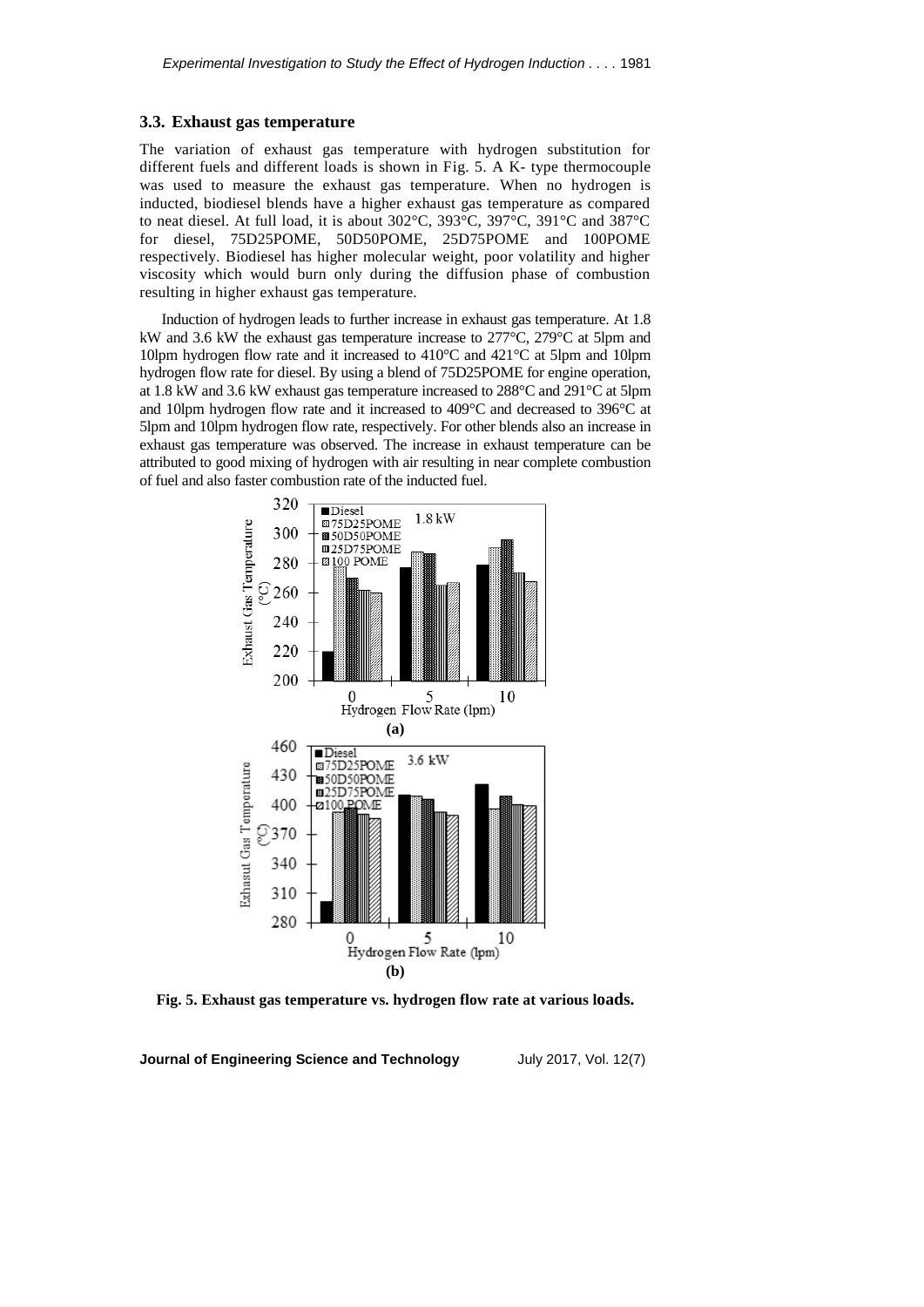## **3.4. Carbon monoxide emission**

Carbon monoxide emission without hydrogen induction, as shown in Fig. 6, is higher for diesel and it goes on decreasing with the increase in percentage of POME in diesel, for 100POME lowest CO emission is observed. The reduction in CO emission is mainly due to oxygen content present in the biodiesel, which results in complete combustion of fuel. However, with the increase in load increase in CO emission is observed. Induction of hydrogen into the inlet manifold along with air reduces the CO emissions. At 1.8 kW and 3.6 kW it reduced to 0.3% at 10lpm hydrogen flow rate for 75D25POME. For 100POME it reduced to 0.2% and 0.1% at 1.8 kW and 3.6 kW and 10lpm hydrogen flow rate. The high flame velocity and high temperature kinetics due to hydrogen enrichment, improves the combustion. Hydrogen also replaces the injected liquid fuel thus reducing carbon emission as hydrogen itself is carbon free.



**Fig. 6. Carbon monoxide emission vs. hydrogen flow rate at various loads.**

## **3.5. HC emission**

Figure 7 shows HC emission at different loads with different hydrogen flow rates for diesel, 75D25POME, 50D50POME, 25D75POME and 100 POME. Without hydrogen induction, hydrocarbon emission for diesel is observed to be the lowest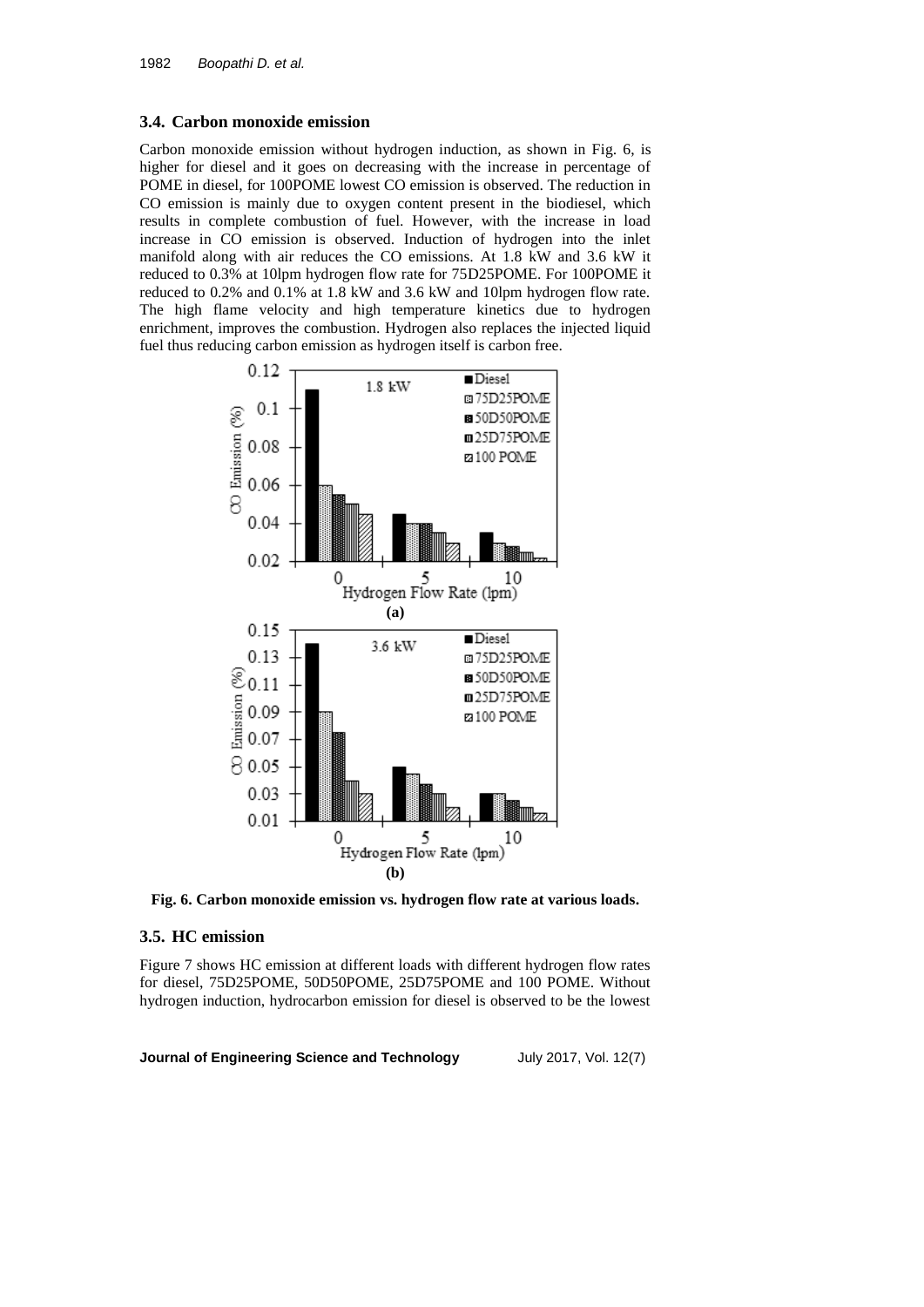as compared to blends of diesel and POME. 75D25POME showed higher HC emission as compared to other blends, this trend is consistent with the result obtained by Sharon et al. [9]. With increase in load, increase in unburned hydrocarbon emission is observed for all the tested fuels. The increase in emission can be attributed to high viscosity and density of blends which resulted in improper mixing of blends with air.

Hydrogen enrichment further increased HC emission for diesel and POME blends with diesel. At 5lpm flow rate of hydrogen a huge spike in emission is observed at all loads, with further increase in hydrogen flow rate the HC emission was found to decrease, similar trend is observed for blends of POME and biodiesel.

The results shown are similar to the results of Sandalci et al. [14] and Zou et al. [23]. Guo et al. [24] suggested that hydrogen induction will enhance the high temperature kinetics of combustion but it will slow the low temperature kinetics of combustion of the diesel/biodiesel blend. Thus increasing the unburned hydrocarbon emissions. When hydrogen is added, the oxidation of hydrocarbon depends upon key radicals, like OH, H etc. and it may be related to amount of hydrogen added. Such that higher levels of hydrogen addition can contribute to reduction of HC emission. Due to the presence of oxygen in POME and diesel blends further reduction in HC emission is observed at higher hydrogen flow rate.



**Fig. 7. Unburned hydrocarbon emission vs. hydrogen flow rate at various loads.**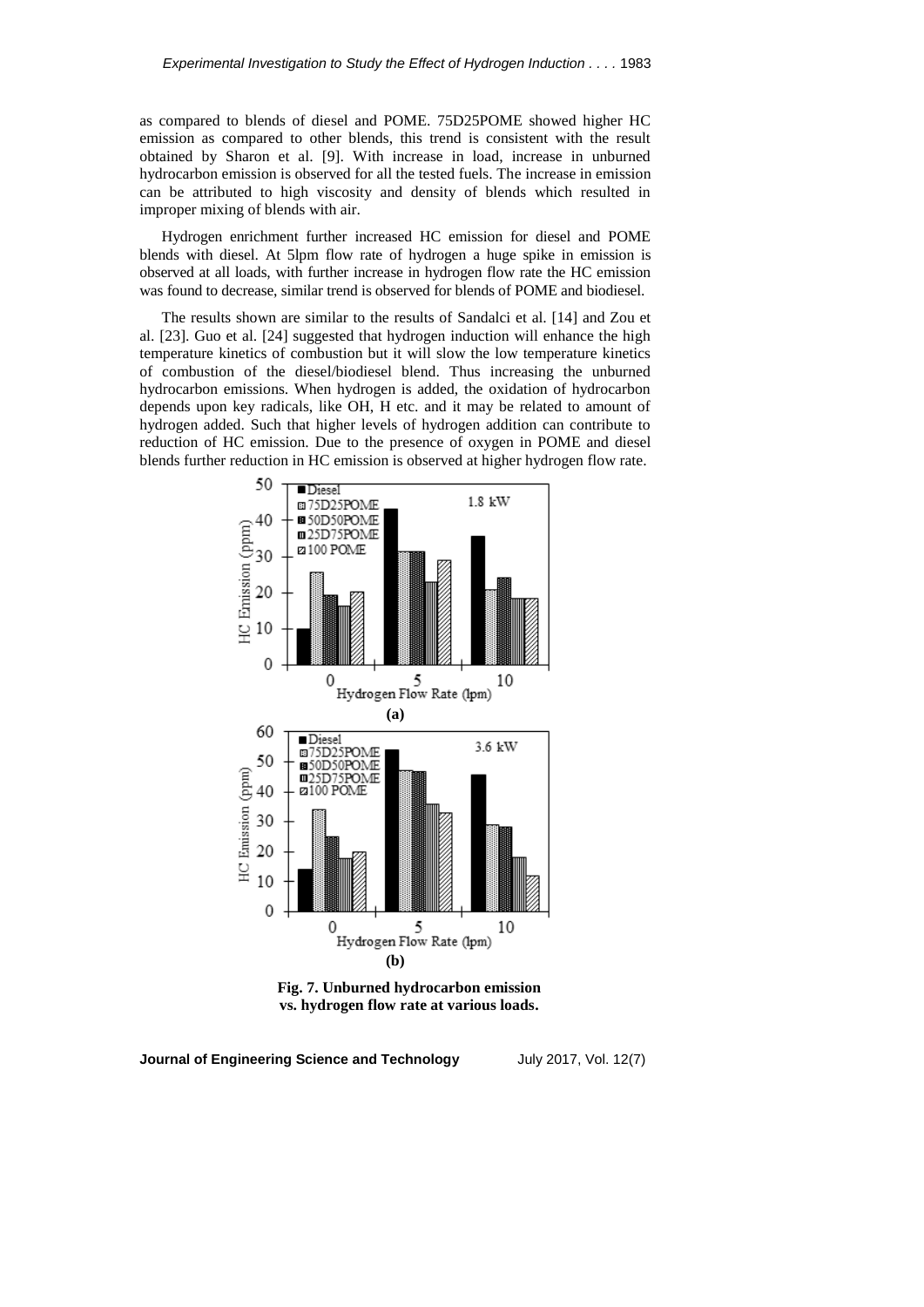### **3.6. NOx emission**

NOx emission from diesel, 75D25POME, 50D50POME, 25D75POME and 100 POME at different loads and different hydrogen flow rates can be seen in Fig. 8. With no induction of hydrogen, emissions increased with increase in load, but it decreased with the increase in percentage of POME in the blend. The formation of NOx can be correlated to the exhaust gas temperature, as shown in Fig. 5, the higher is the exhaust gas temperature higher will be the NOx emission.

With the induction of hydrogen in the intake manifold, further increase in NOx emission is observed. At 1.8 kW and 3.6 kW an increase of 29.5%, 51.2% at 5lpm and 10lpm hydrogen flow rate and an increase of 22.7% and 45.8% at 5lpm and 10lpm hydrogen flow rate for diesel is observed.

By using a blend of 75D25POME for engine operation, at 3.6 kW an increase of 22.5% and 48.2% at 5lpm and 10lpm hydrogen flow rate, respectively is observed. For 100POME it increased by 24.6%, 43.8% at 3.6 kW and 5lpm and 10lpm hydrogen flow rate, respectively.

Hydrogen as compared to diesel has a higher flame velocity and higher calorific value, which would enhance the probability of complete combustion. This results in higher in-cylinder peak pressure, which in turn results in higher incylinder temperature. The higher temperature thus culminates into the formation of higher NOx.



**Fig. 8. NOx emission vs. hydrogen flow rate at various loads.**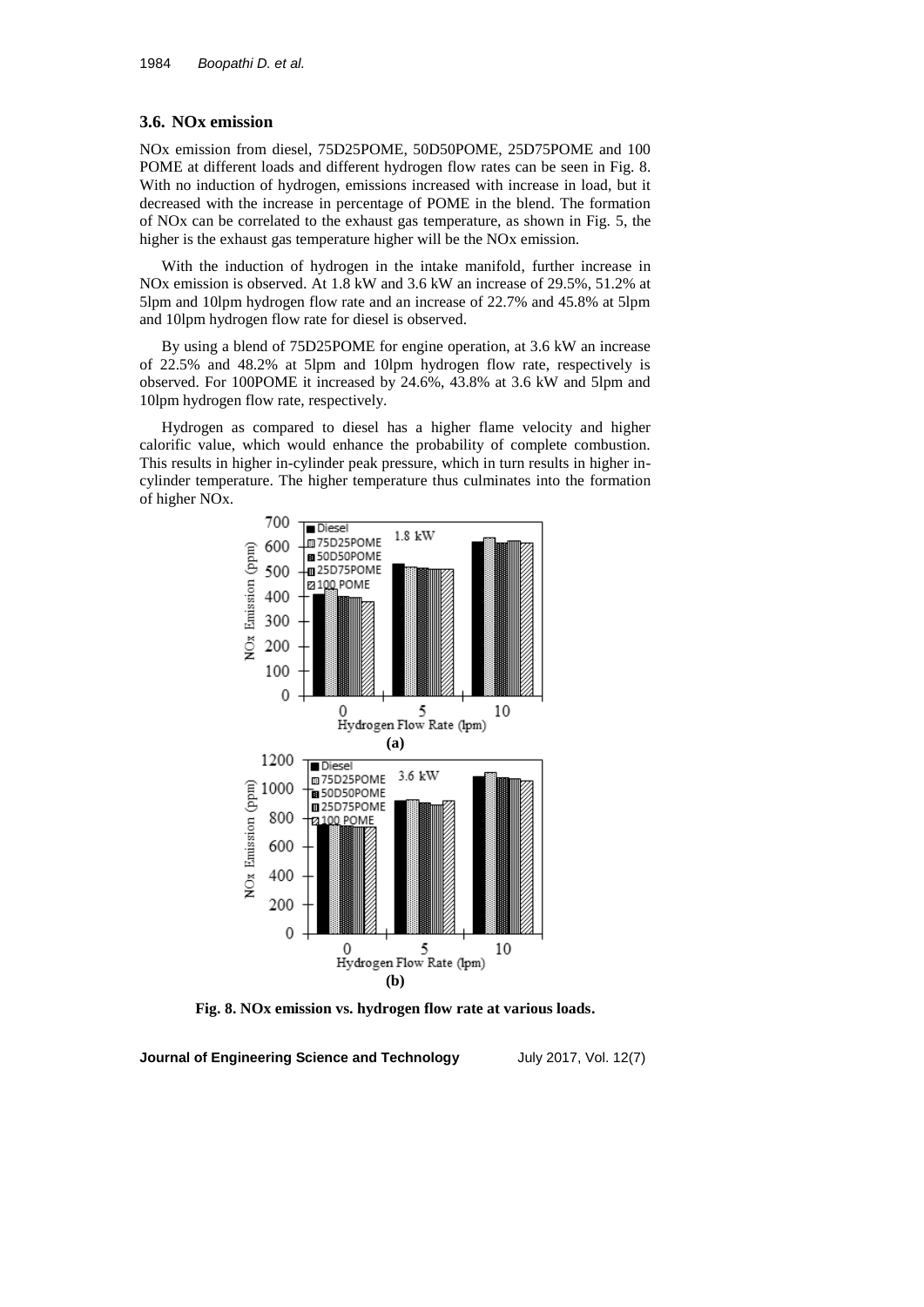## **4. Conclusions**

Based on the experiments carried out on a single cylinder diesel engine fuelled with diesel and palm oil methyl ester diesel blends with hydrogen induction at different loads, the following conclusions are drawn.

- Induction of hydrogen increases the brake thermal efficiency of the engine for 75D25POME blend at 50% load and full load with 5lpm hydrogen flow rate. For diesel and other blends of POME, addition of hydrogen causes a decrease in thermal efficiency. With increase in hydrogen flow rate, i.e., 10lpm decrease in thermal efficiency was observed for 75D25POME at both the loads. However, for diesel at both loads an increase in thermal efficiency was observed.
- At both loads, brake specific energy consumption was found to decrease with 5lpm hydrogen flow rate for 75D25POME blend. Further increase in hydrogen flow rate and at both loads BSEC was found to increase. At 50% load with 5lpm hydrogen flow rate, an increase in BSEC was observed for other blends of POME, however with increase in hydrogen flow rate decrease in BSEC is observed. At full load the trend is reversed.
- Due to induction of hydrogen in the cylinder drastic reduction in carbon monoxide emission is observed at all loads and both the flow rates of hydrogen. This reduction can be attributed to higher in-cylinder temperature resulting in good combustion. Engine running with 100POME biodiesel lead to highest reduction in CO emission.
- HC emission, was found to drastically increase with the induction of hydrogen at 5lpm but at 10lpm the emission was found to decrease to some extent. At full load and 10lpm hydrogen flow rate the reduction is 15.5%, 7.8%, 9.2%, 23.6% and 45.45% for diesel, 75D25POME, 50D50POME, 25D75POME and 100POME respectively as compared to 5lpm hydrogen flow rate. The engine running with 100POME shows highest reduction in HC emissions.
- NOx emission increases from 29.5% to 51.2% at 1.8kW when the hydrogen flow rate is varied from 5lpm to 10lpm for diesel. When 75D25POME is used as fuel, it increases from 21.4% to 48.37% at 1.8 kW with the increase in hydrogen flow rate from 5lpm to 10lpm. With increase in POME percentage in diesel along with increase in hydrogen flow rate the NOx emission was found to decrease.

It can thus be concluded that induction of hydrogen in the intake manifold along with pilot injection of POME and its blends can improve the engine performance. 75D25POME gave the best engine performance but it also resulted in higher emissions as compared to other blends of POME. 5lpm of hydrogen addition resulted in higher engine efficiency, low CO, HC and NOx emission. Minor modifications in the engine can lead to the reduction of exhaust emissions.

## **References**

1. Avinash, A.; Subramaniam, D.; and Murugesan, A. (2014). Bio-diesel: A global scenario. *Renewable and Sustainable Energy Review*, 29, 517-27.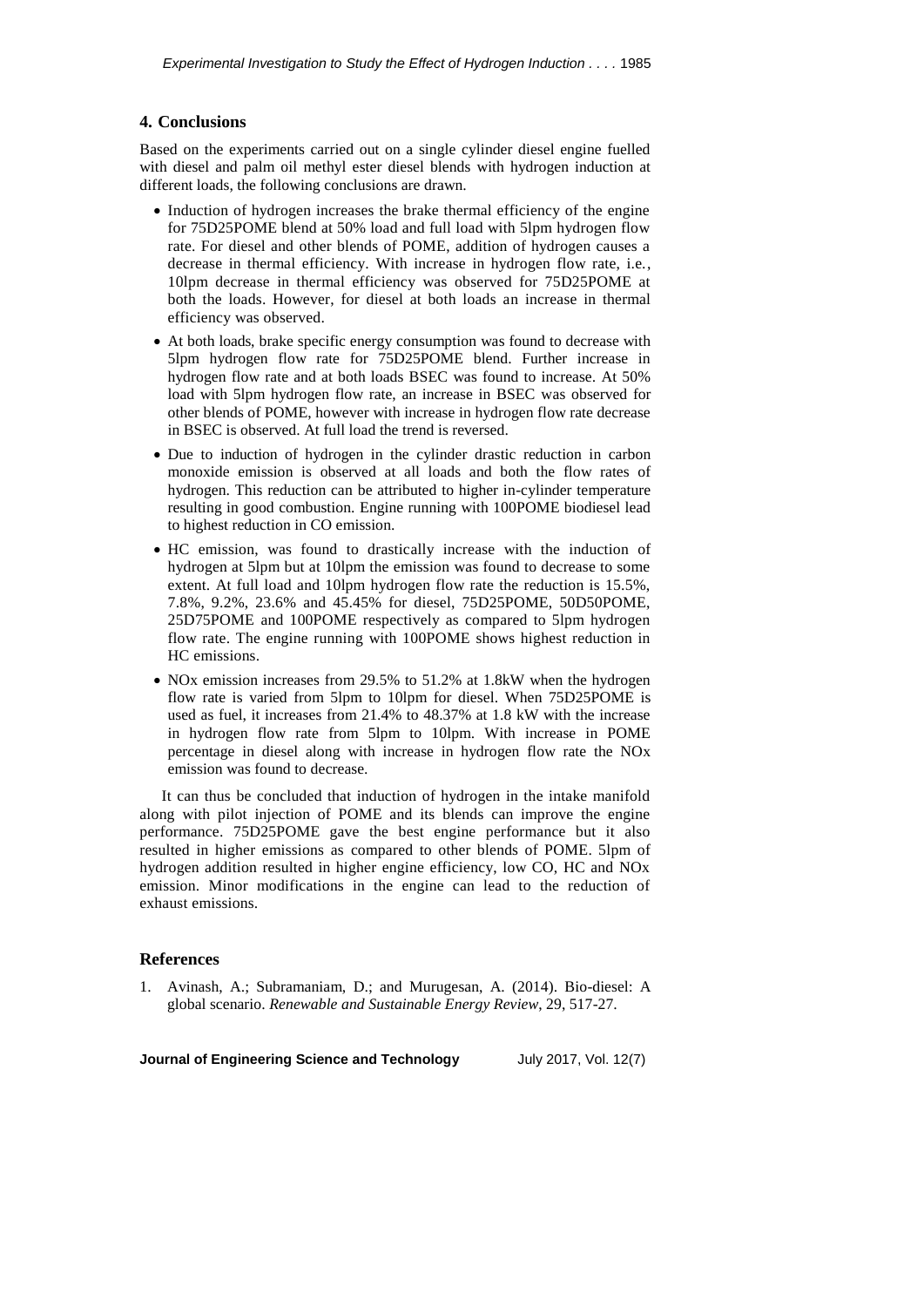- 2. Agrawal, A.K. (2003). Biofuels (alcohols and biodiesel) applications as fuels for internal combustion engines. *Progress in Energy and Combustion Science*, 33(3), 233-271.
- 3. Babu, A.K.; and Devaradjane, G. (2003). Vegetable oils and their derivatives as fuels for CI engines: an overview. *SAE Technical paper,* 2003-01-0767.
- 4. Pramanik, K. (2003). Properties and use of jatropha curcas oil and diesel fuel blends in CI engine. *Renewable Energy,* 28, 239-48.
- 5. Sahoo, P.K.; and Das, L.M. (2009). Combustion analysis of Jatropha, Karanja and Polanga based biodiesel as fuel in a diesel engine. *Fuel*, 88, 994-999.
- 6. Ramadhas, A.S.; Muraleedharan, C.; and Jayaraj, S. (2005). Performance and emission evaluation of a diesel engine fueled with methyl esters of rubber seed oil. *Renewable Energy*, 30, 1789-800.
- 7. Banapurmath, N.R.; Tewari, P.G.; and Hosmath, R.S. (2008). Performance and emission characteristics of a DI compression ignition engine operated on Honge, Jatropha and sesame oil methyl esters. *Renewable Energy*, 33, 1982-1988.
- 8. Devan, P.K.; and Mahalakshmi, N.V. (2009). Study of the performance, emission and combustion characteristics of a diesel engine using poon oilbased fuels. *Fuel Processing Technology,* 90, 513-519.
- 9. Sharon, H.; Karuppasamy, K.; Soban, D.R.K.; and Sundaresan, A. (2012). A test on DI diesel engine fueled with methyl esters of used palm oil. *Renewable Energy,* 47, 160-166.
- 10. Alcantara, R.; Amores, J.; Canoira, L.; Fidalgo, E.; Franco, M.J.; and Navarro, A. (2000). Catalytic production of biodiesel from soy-bean oil, used frying oil and tallow. *Biomass Bio Energy*, 18, 515-527.
- 11. Culshaw, F.A. (1993). The potential of biodiesel from oilseed rape. *Proceedings of the Institution of Mechanical Engineering*, *Part A: Journal of Power and Energy*, 207(3), 173-177.
- 12. Nabi, Md. N.; Rahman, Md. M.; and Akhter, Md. S. (2009). Biodiesel from cotton seed oil and its effect on engine performance and exhaust emissions. *Applied Thermal Engineering*, 29, 2265-2270.
- 13. Köse, H.; and Ciniviz, M. (2013). An experimental investigation of effect on diesel engine performance and exhaust emissions of addition at dual fuel mode of hydrogen*. Fuel Processing Technology,* 114, 26-34.
- 14. Sandalci, T.; and Karagoz, Y. (2014). Experimental investigation of the combustion characteristics, emissions and performance of hydrogen port fuel injection in a diesel engine*. International Journal of Hydrogen energy,* 39, 18480- 18489.
- 15. Kumar, M.S.; and Jaikumar, M. (2007). Studies on the effect of hydrogen induction on performance, emission and combustion behaviour of a WCO emulsion based dual fuel engine. *International Journal of Hydrogen energy,* 39, 18440- 18450.
- 16. Geo, V.E.; Nagarajan, G.; and Nagalingam, B. (2008). Studies on dual fuel operation of rubber seed oil and its bio-diesel with hydrogen as the inducted fuel. *International Journal of Hydrogen Energy,* 33, 6357-67.